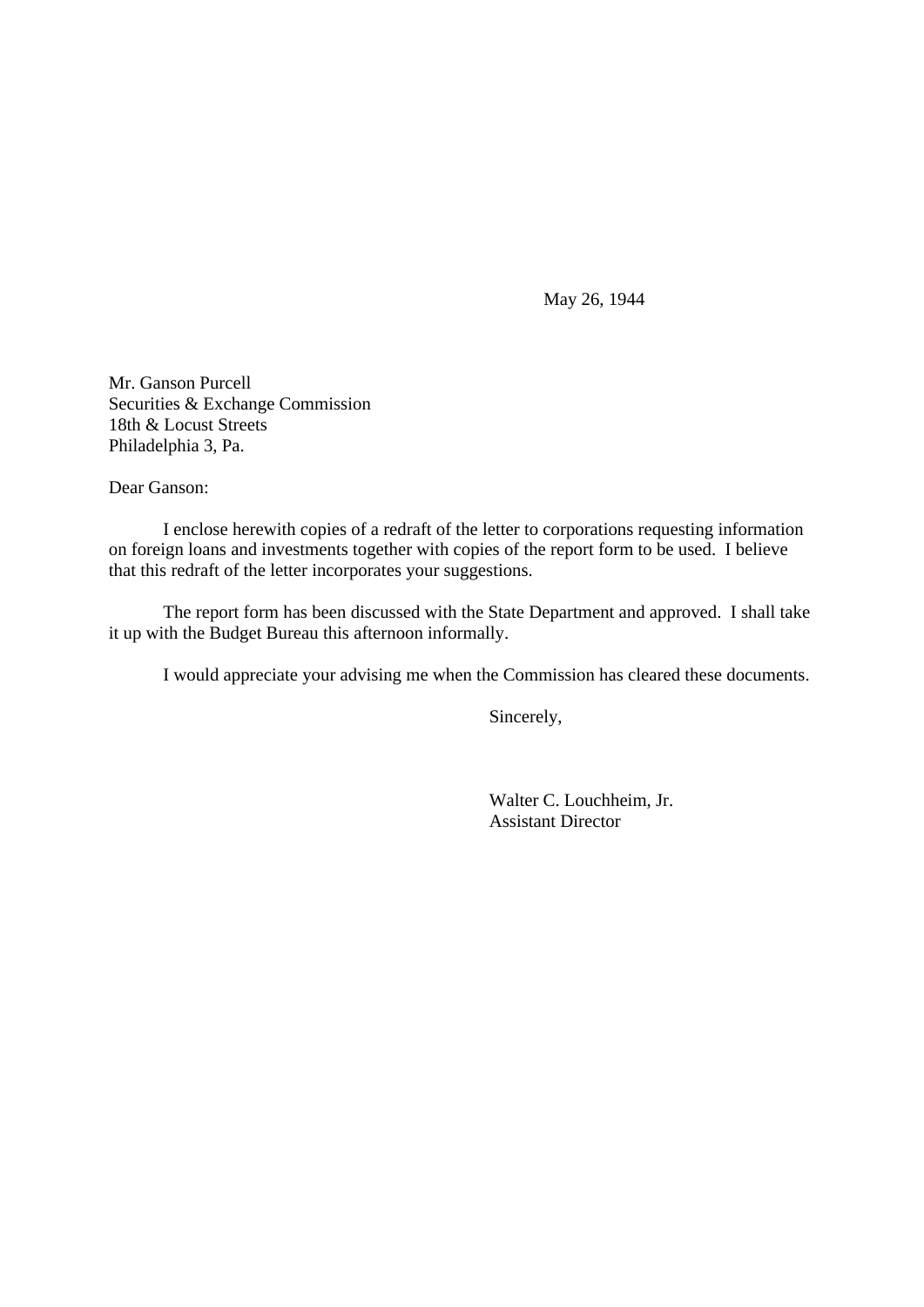## Gentlemen:

It has become increasingly apparent that the United States will have the opportunity to invest a part of its large capital resources in the reconstruction of devastated countries and the insuring of a high level of world prosperity. Representatives of investment banks and bankers have expressed a lively interest in the prospective underwriting and sale to the public of foreign issues. It may well be that American corporations will also be interested in the investment of their funds abroad. The direct lending or investment of corporate funds to foreign governments or to foreign private enterprises might well constitute one of the most effective media for the reconstruction of devastated countries and for the provision of productive resources to capital needy nations. It would certainly seem from the history of past capital movements that American corporations can play a very important role in the rebuilding of prosperous conditions throughout the world.

It must be recognized, however, that at present the volume and kind of foreign investments which American corporations may be prepared to make is only a matter of conjecture in view of the lack of current information on such transactions. The Commission is impressed by the importance of obtaining current information on the foreign loans and investments of American corporations. In the opinion of the Commission corporate reports on such transactions are most appropriate for the protection of investors. Such data will also be of considerable interest to the Department of State in the formulation of foreign commercial policy. The Commission, therefore, is requesting reports from a number of American corporations with respect to future foreign loans or investments that may be made. I am sure that your company will wish to cooperate in this important undertaking. The attached report form will make clear the types of transactions as to which reports are requested and the nature of the information called for. It is requested that your company file a report as to each transaction covered by the attached form as early as convenient following the completion of a contract, agreement, purchase or transfer which evidences a foreign loan or investment and in any event within thirty days thereof.

As you will note from the attached form, financial transactions which are part of the normal and regular commercial activities of the corporation are not included in this request. Kindly address reports, replies and any questions you may have to the Office of the Chairman. Individual corporation reports will be held confidential.

Yours sincerely,

Ganson Purcell Chairman

Enclosure